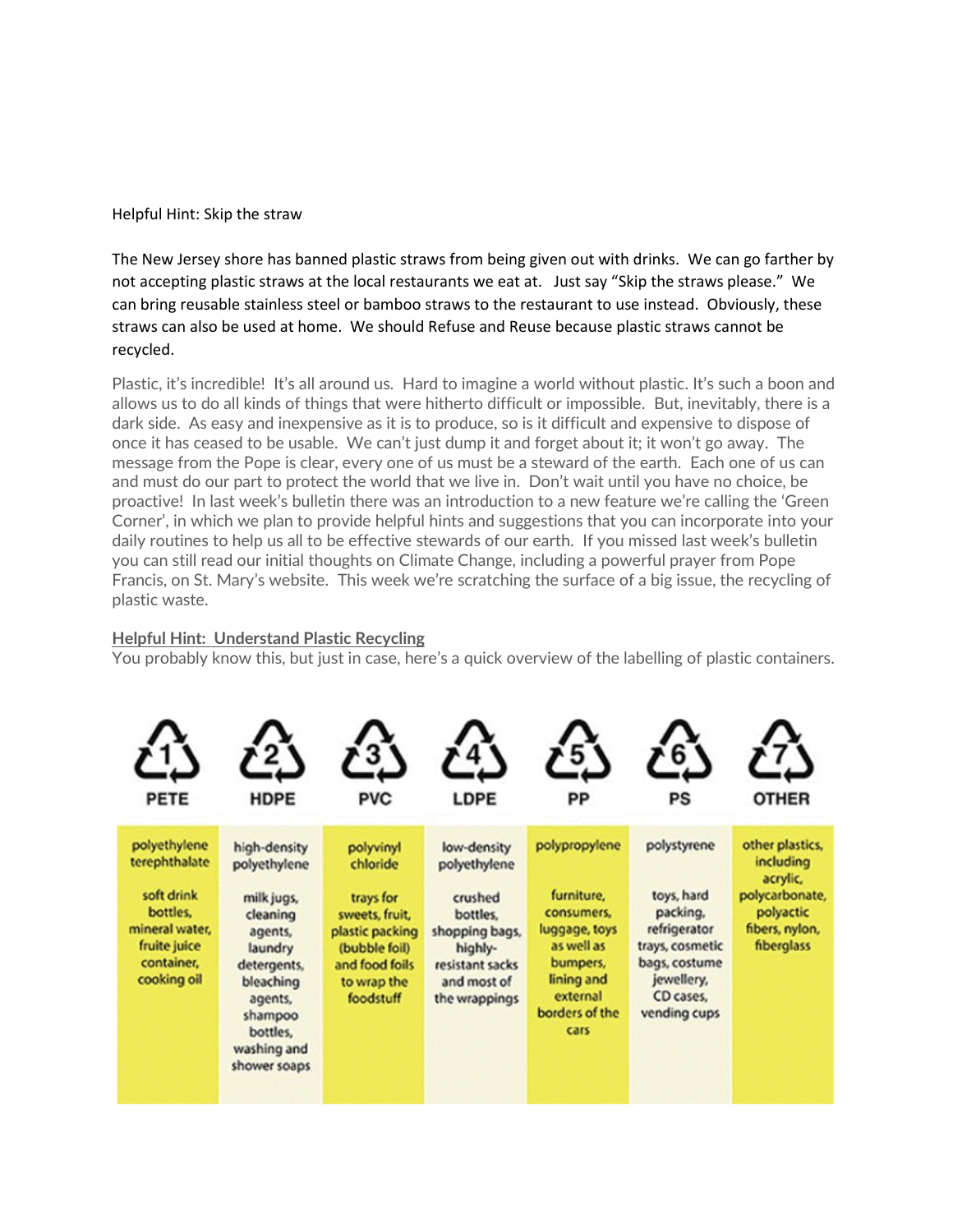Look all around the plastic container for the number in the triangle. If you cannot find one do not recycle it. Also, remember that Just because it has a number does not mean that it can be recycled.

- 1. Recycle only #1 and #2 in Burlington county add #5 to that list. All other plastics go into the regular trash.
- 2. Empty and wash bottles, jars and containers properly. Remnants of "biological matter" is called contamination and will likely cause the batch to be rejected.
- 3. Never put plastic bags or plastic bottle tops into recycling.
- 4. If you're in doubt about whether to recycle an item, put it in the regular trash.

## **Burlington County:**

Plastic bottles, jars, & containers fo**r #1, #2 and #5** plastic **Camden County:** Plastic bottles and jars for ONLY **#1 and #2 plastic**

### **Special notice: Camden County has recently changed to only accepting #1 and #2 plastic**

**items**. Both counties are urging residents to empty and rinse containers fully before placing them in the curbside recycling containers. The presence of moisture from food and liquid waste in containers has become a problem for single stream recycling as it lowers the quality of cardboard and paper. In addition, both counties remind residents to NEVER put plastic bags in recycling bins. They damage the machinery.

Check county websites for details.

**WHY RECYCLE – TO REUSE - Your Recycled Plastics are used to make new products:** carpeting, backpacks, polar fleece jackets, sleeping bag and ski jacket insulation, plastic lumber, playground equipment, t-shirts, sweaters, sneakers, new bottles, buckets and containers

## **WHY RECYCLE – REDUCE YOUR CARBON FOOTPRINT**

You can save 2400 pounds of carbon dioxide per year by recycling just half of your household waste.

#### Who doesn't like balloons?

We're not talking about Zeppelins or big hot air balloons that can carry you up among the clouds, we're talking about those ordinary everyday balloons that you see at any party or celebration. They're great fun and they enhance any space with brightness and color. They're easily set up and easily taken down. Children love to play with them. Even when they get popped it's no big deal, just find another. Popping balloons can be fun too. So many games to play with balloons. You can also fill balloons with helium and release them to float away into the sky. That's entertaining, beautiful and impressive too. Just good and harmless fun with balloons, right? But wait, what do you do with spent and broken balloons after the party?

Some things to know about balloons:

- 1. Make sure that they are put into the trash; they are not recyclable.
- 2. Animals, birds and fish get sick or choke when they try to eat balloon fragments.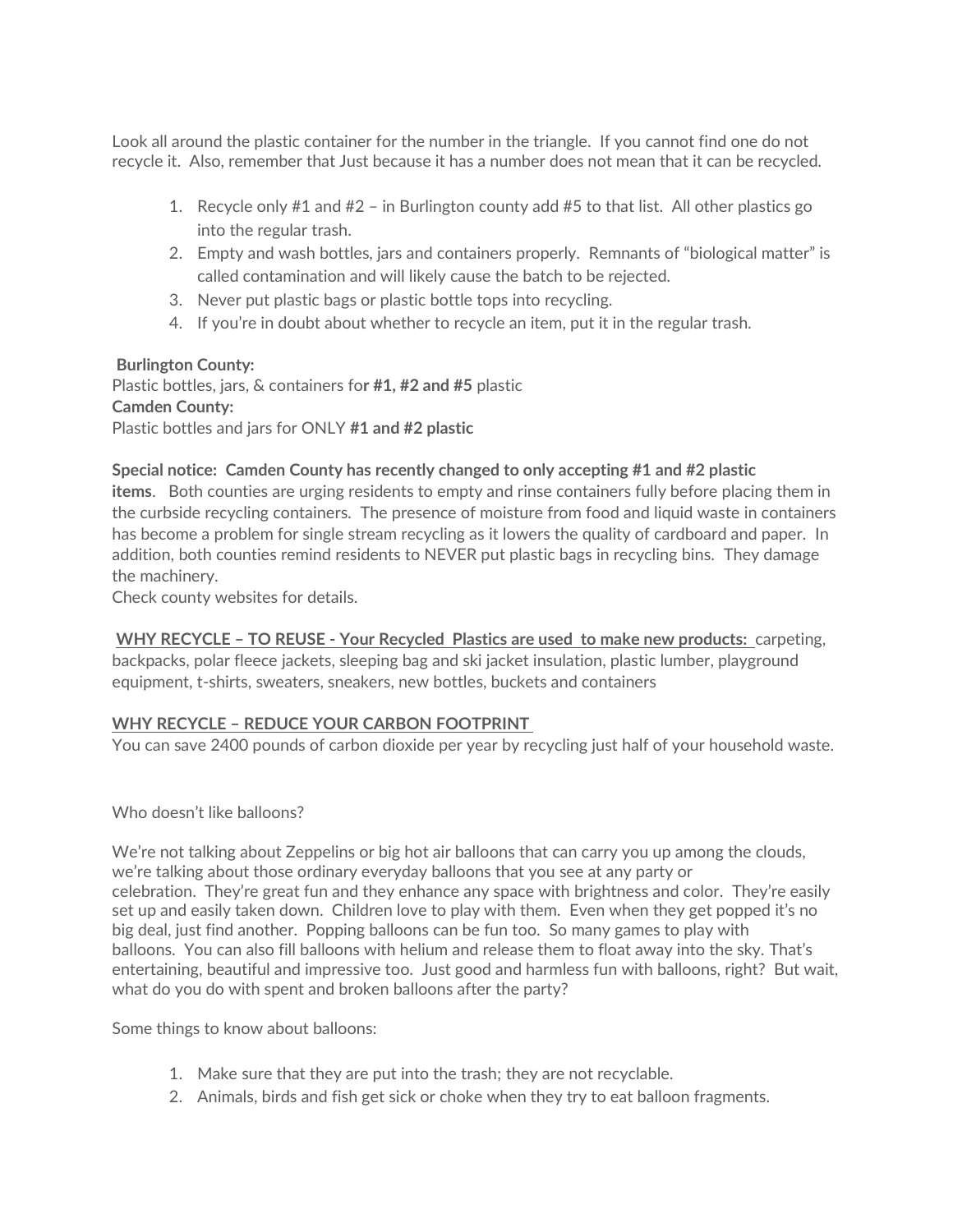- 3. Small creatures can drown when they get entangled in trailing ribbon or string. It's true of pets, but it's much more of a problem for wild animals; they often die as a result.
- 4. Animals will eat partially inflated balloons, thinking that they're food. A balloon can clog the digestive tract, leading to starvation and likely to eventual death.
- 5. Latex balloons are biodegradable, mylar or foil balloons are not.
- 6. Latex balloons will generally degrade within 6 months but can survive for over 5 years.

Some tips for safeguarding the environment:

- 1. Keep balloons inside if possible.
- 2. If balloons are to go home with children, tie them to their wrist or have an adult carry the balloon.
- 3. Never release a balloon outside. Even with biodegradable balloons, they are a serious risk to wildlife and marine environments.
- 4. When you plan to dispose of the balloons, deflate the balloons before putting them in the garbage.
- 5. Spent balloons should be disposed of in a responsible manner, either in a compost heap where they will have the best conditions in which to biodegrade within a few months, or in landfill waste where they will also break down safely.
- 6. Use natural raffia ribbon because it is compostable, particularly if it has been dyed with natural dyes.

One of the most important things that living trees do for us is to convert Carbon Dioxide into Oxygen, in counterpoint to the way we convert Oxygen into Carbon Dioxide as we breathe. Trees are not the only thing that does that, but they have perhaps been the most significant. The Amazon Rainforest, "the lungs of the Earth" is on fire in so many places today that the G-7 has held a conference to discuss any remedial action that could be taken, a clear indication of the seriousness of the situation. Offers of help have been made to the Brazilian Government, but none have been accepted. The fires rage on.

Current estimates tell us that there are about 3.04 trillion trees on the planet, sounds like a nice big number doesn't it? Also note that the current estimate of the annual human tree harvest is 15 billion, we also plant 5 billion. That's a nominal loss of about 10 billion trees a year but bear in mind that trees can take many years to grow to a significant size. At the rate we're going, there will be no trees left on earth in 300 years.

So, what can we do? Simple answer, plant more trees and shrubs.

#### **Helpful Hint:** plant a tree now

This fall we can look to see if we can add a tree or shrub.

• Shrubs provide protection around the house.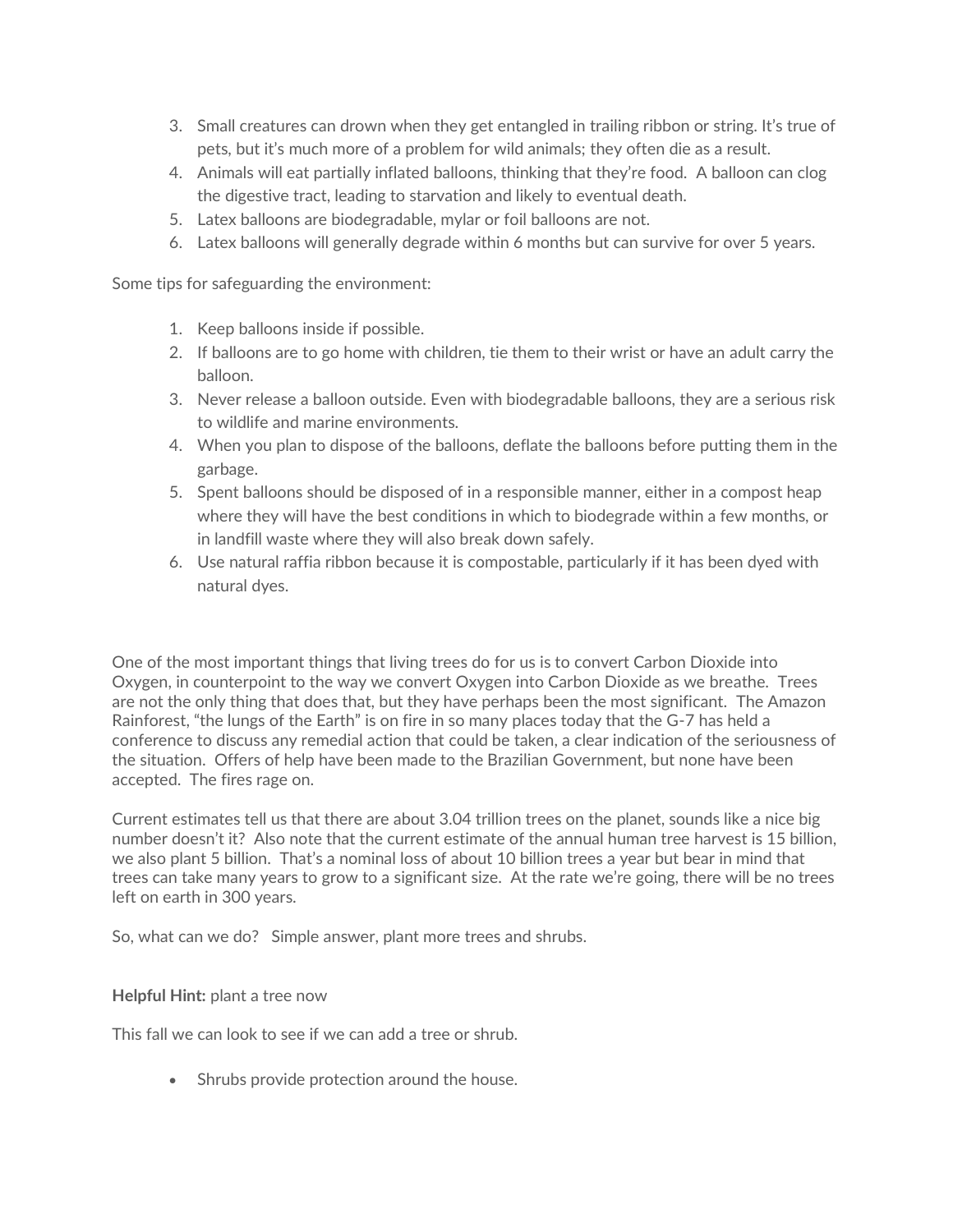- Deciduous trees provide shade in the summer and allow the sun's heat to warm our homes in winter.
- Evergreen trees are good wind protectors.
- Trees can reduce cooling costs by 30% in summer and heating bills by 20-50% in the winter.
- Many local nurseries and Lowes and Home Depot are having sales.

Note: For fall planting, it is advised to plant about 3 weeks before a hard frost which essentially means before the mid-October. Check with nurseries in the area to confirm what is appropriate for your particular tree or shrub.

#### Rain Forests

The Amazon forest is on fire in so many places. The Amazon has been one of the plus factors to decrease carbon dioxide. Now the Amazon is releasing carbon dioxide as it burns. It is sending smoke into nearby communities which in turn is causing many local residents to be admitted to the hospital because of breathing problems. The world morns these fires many of which had been deliberately set to open more land to farming and crops. The G-7 had a meeting to discuss the Climate Change issue and the Amazon fires in particular. Many countries have offered to help put out the fires. As of this writing, the Brazilian government has not accepted these offers.

Trees and shrubs are a vital part of the world's hope to control carbon dioxide as they take in carbon dioxide during photosynthesis and release oxygen into the air. What can we do? This fall we can access our property to see if we can add a tree or shrub. Shrubs provide protection around the house. Deciduous trees provide shade in the summer and allow the sun's heat to warm our homes in winter. Evergreen trees are good wind protectors. Check the Arbor Day website for how to judge the best place to plant a new tree or shrub. Many local nurseries and Lowes and Home Depot are having sales. If you want to be mindful of the birds in New Jersey, check out New Jersey's Native Trees Shrubs & Vines That Are Beneficial To Birds by Patricia Sutton. Trees can reduce cooling costs by 30% in summer and heating bills by 20-50% in the winter. For fall planting, it is advised to plant about 3 weeks before a hard frost or before the mid-October. Check with the nurseries to confirm what is appropriate for your tree or shrub.

| $r \equiv$ |  |  |
|------------|--|--|
| 츄          |  |  |
|            |  |  |

As we continue with our Care for Creation "make a difference hints", we will remain in the home.

Last week we suggested purchasing appliances that had an ENERGY STAR label, but there many other things that you can do with your household appliances and temperature settings to save energy and protect the environment.

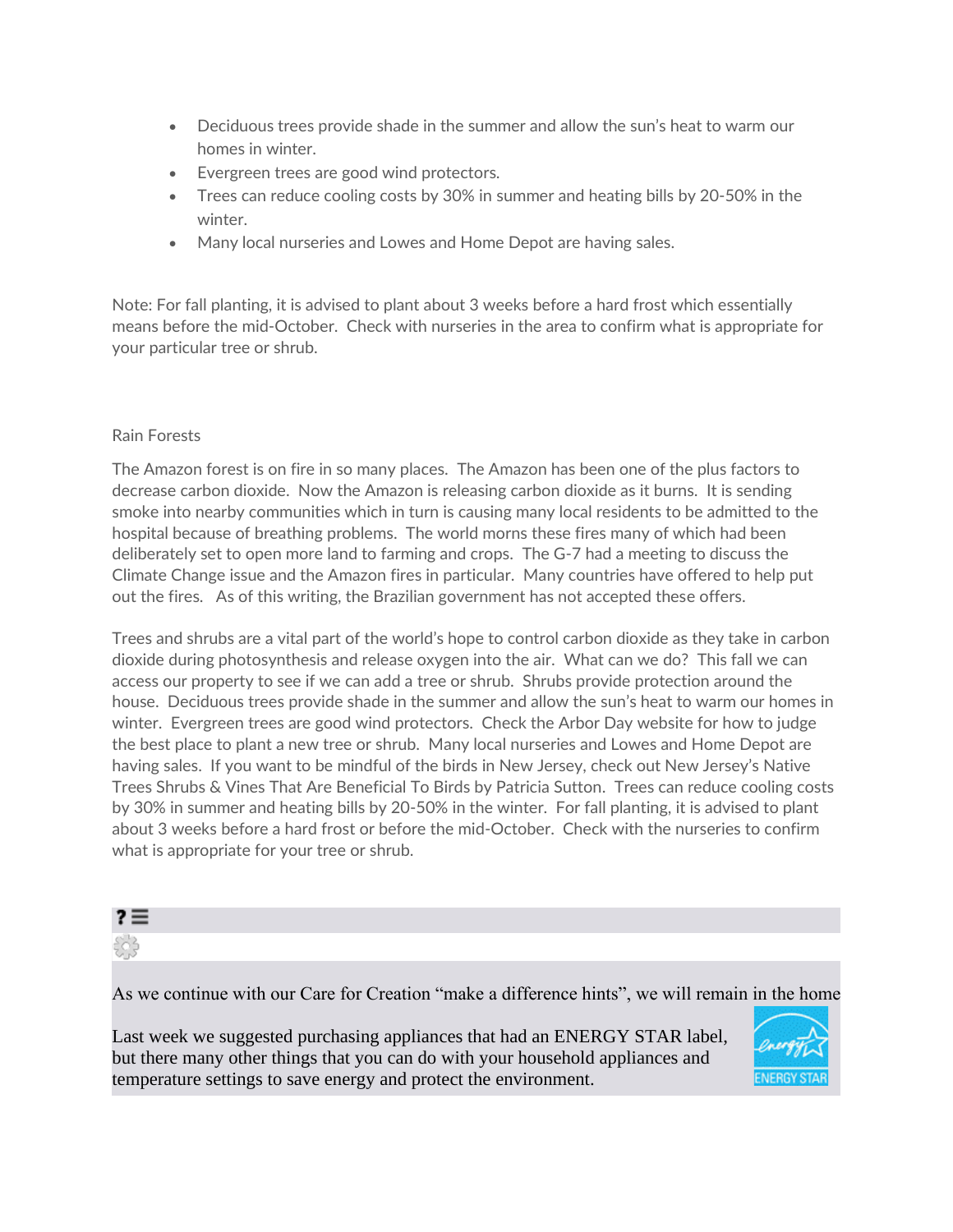| Here are just a few:  |                                                                                                                                                                          |
|-----------------------|--------------------------------------------------------------------------------------------------------------------------------------------------------------------------|
| <b>Appliance</b>      | <b>Care for Creation Hint</b>                                                                                                                                            |
| Refrigerator          | Set the temperature in the fresh food compartment to between 35 and 38<br>degrees.                                                                                       |
| Refrigerator          | Set the temperature in the freezer to exactly Zero degrees                                                                                                               |
| <b>Hot Water Tank</b> | Set the temperature to 120 degrees, that should be quite adequate.                                                                                                       |
| Washer                | Use warm water rather than hot to significantly reduce a load's energy use.                                                                                              |
| Washer                | Cold water clearly saves even more energy, but you should use a cold-water<br>detergent to ensure that clothes are properly cleaned.                                     |
| Washer                | Wash full loads. The washer will use the same amount of energy no matter the<br>size of the load, but this way you wash more laundry with the same energy.               |
| Washer                | Use the high-speed or extended spin cycle to remove as much moisture as<br>possible before drying clothes.                                                               |
| Dryer                 | When possible hang your clothes outside or use a drying rack.                                                                                                            |
| Dryer                 | Remember to clean the lint filter after every use and put the lint in the trash,<br>never down the drain.                                                                |
| Dryer                 | If you do use dryer sheets, scrub your filter once a month, with a toothbrush, to<br>remove firm buildup that reduces air flow and makes the dryer less effective.       |
| Dryer                 | Use lower heat settings. Even if the drying cycle is longer, you will use less<br>energy and be less likely to over-dry your clothes.                                    |
| Dryer                 | Use a cool-down cycle and moisture sensor option if your dryer has one.                                                                                                  |
| Dryer                 | Consider using wool dryer balls. They help separate clothes and get more air to<br>them, cutting drying time. They also reduce static so you don't need dryer<br>sheets. |

# **So, what is the usual energy use of standard household appliances?**

The table below will give you a reasonable idea of what to expect (Source: U.S.E.P.A)

| <b>Appliance</b>      | <b>Energy Usage in Kilowatt Hour (kwh)</b> |
|-----------------------|--------------------------------------------|
| Dishwasher            | 206                                        |
| Refrigerator          | 596                                        |
| <b>Clothes Washer</b> | 590                                        |
| <b>Clothes Dryer</b>  | 769                                        |

## **So, what is the usual energy use of standard household appliances?**

The table below will give you a reasonable idea of what to expect (Source: U.S.E.P.A)

**Appliance Energy Usage in Kilowatt Hour (kwh)**